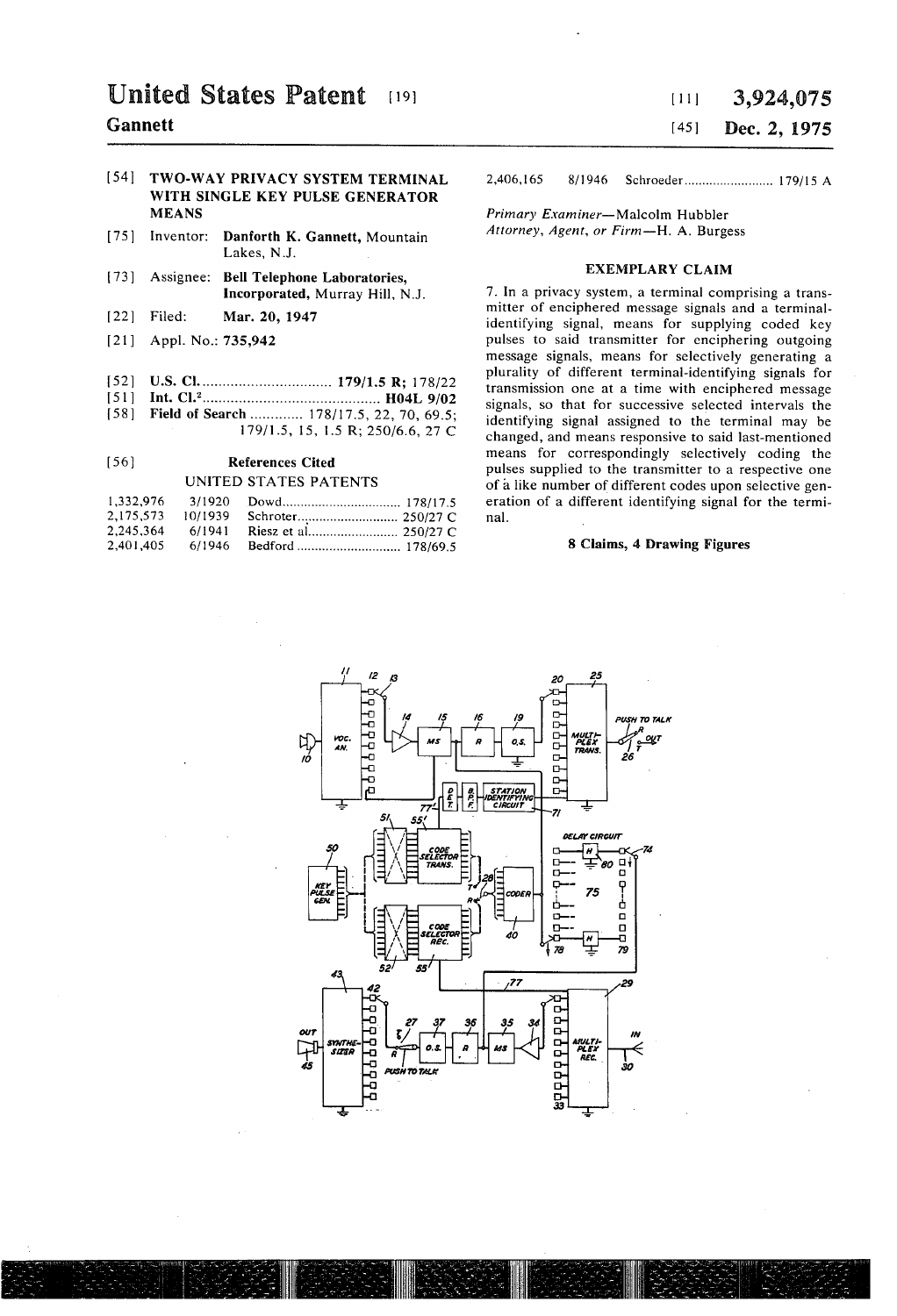### U.S. Patent Dec. 2, 1975

3,924,075

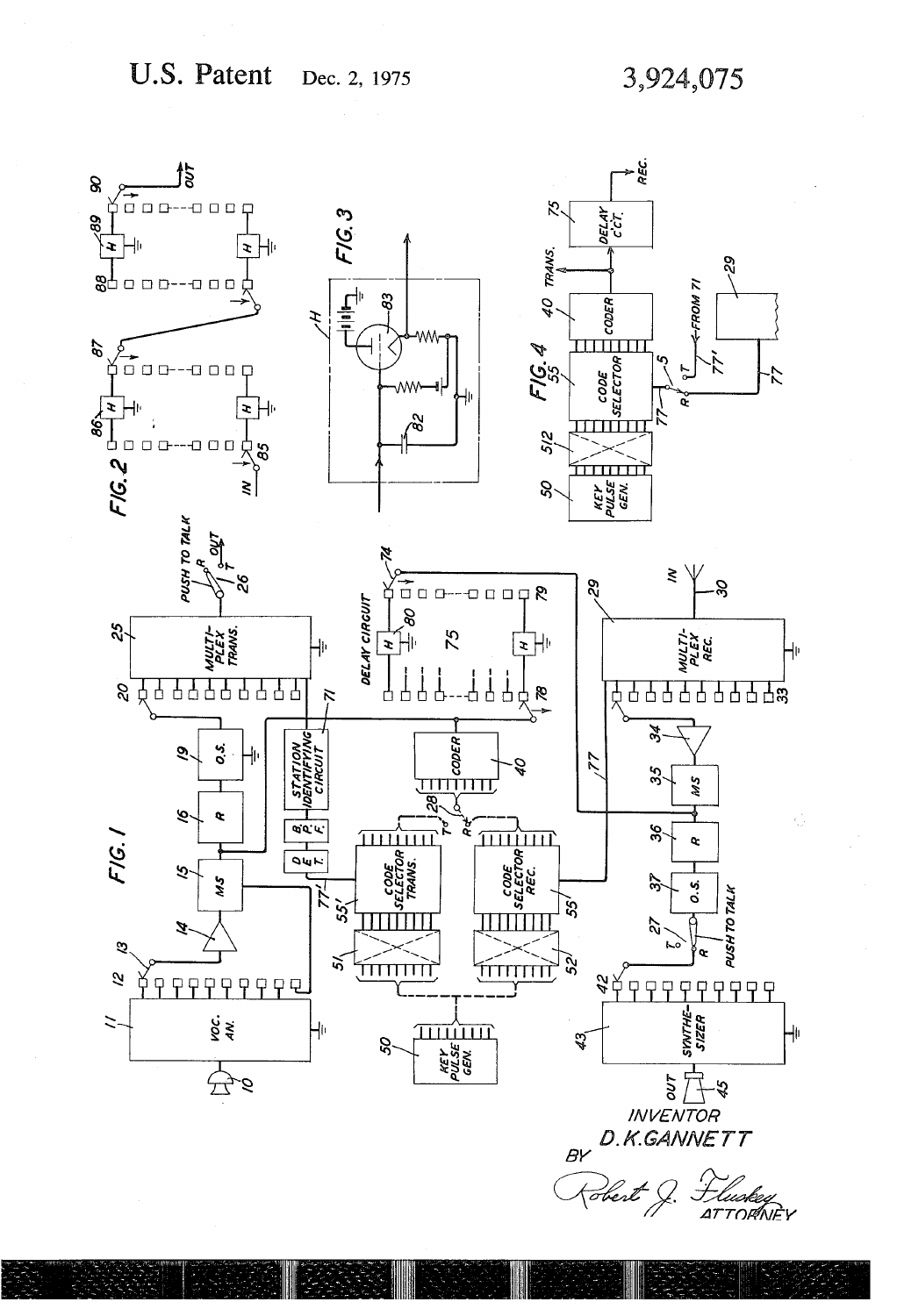### TWO-WAY PRIVACY SYSTEM TERMINAL WITH SINGLE KEY PULSE GENERATOR MEANS

The present invention relates to signal transmission <sup>5</sup> with privacy, in which secret key currents are used for enciphering outgoing signals and duplicate key cur rents are used for deciphering the secretly sent signals.

The present invention relates to the generation of key currents at a two-way terminal, by way of example, and  $10$ to the supply of a key wave to the transmitter for enci phering the outgoing signals, and the supply of a key wave to the receiver in the proper time relation to en able the received signals to be deciphered.

In a long radio or wire transmission link the transmis sion time between terminals may be appreciable. There is also circuit delay in the terminals themselves due to the filters, stepping circuits and similar parts, so that the total transmission time is enough to require that the application of the key waves at the receiver shall be de layed with respect to the time of application of the du plicate waves at the distant transmitter. Where a single , source of key waves is to be used at a two-way terminal for both the transmitting and receiving sides of the sys- $_{25}$ tem, the round-trip delay must be taken into consider ation. The use of a single source of key waves instead of two separate sources is desirable where other consider ations permit, on account of the saving in equipment that can be realized.

In accordance with the present invention, use of a single source of key waves is made feasible together with a type of delay circuit capable of effecting the re quired delay in applying the key wave to the receiving circuit.

The invention will be disclosed specifically as embod ied in a two-way radio telephone system in which the key currents for the transmitter and receiver at the same terminal are derived from a common key source.<br>In this disclosure, transmitting-receiving  $(TR)$  switches  $_{40}$ are shown to be operated by a push-to-talk button on the telephone set to insure that only the transmitting or only the receiving side of the station is operative at one time. This feature is useful, for example, in conference systems in which the same key is used at all stations in 45 the system. Provision is also disclosed for using dupli cate key generators at all stations, but for altering the key that is sent out from a station so that each station of a system may use a distinctive key, and for enabling each station when receiving to switch over to the ap- 50 propriate key to receive the signals from whichever sta tion is sending. Provision is also made for changing the station or terminal-identifying signal associated with a particular station, and simultaneously changing the key sent out from the station.

The invention will be more fully understood and its objects and features will appear more fully from the fol lowing detailed description, in connection with the ac companying drawing in which:

FIG. 1 is a block schematic circuit diagram showing 60 the manner of applying the invention to a two-way ter minal;

FIG. 2 is a block schematic diagram of a modification of the delay circuit;

FIG. 3 is a detail circuit schematic of a type of hold- <sup>65</sup> ing circuit that is used in the delay circuit; and

FIG. 4 shows a modification of the key generator and coder arrangement of FIG. I.

15 FIG. I is similar in general outline to FIG. I of my prior application, Ser. No. 592,964, filed May I0, 1945, for Signal System except as the FIG. has been modified to show the inclusion of the present invention. In my previous application disclosure, a pulse genera tor served in common for the key generators supplying key currents to the transmitting and receiving sides of a two-way terminal. Separate coders were provided for the transmitting key and for the receiving key and the delay in the receiving key was introduced in the pulses supplied by the pulse generator to the receiving coder. The transmitting and receiving coders are relatively complex apparatus units, and the present invention, by eliminating the use of one of these units, results in a considerable saving in equipment. In the system of the present invention, the delay in the receiving key is in troduced on the output side of the coder at a point be tween the coder output and the receiving circuit.

Referring more particularly to FIG. 1, the voice in 20 put, such as a microphone or incoming telephone line, is shown at 10 leading to a Vocoder analyzer 11. This is followed, as in my previous application, by a distribu tor 12, amplifier 14, message stepper 15, reentry 16, output stepper 19 and distributor 20. The distributor 20 leads to the multiplex transmitter which may include individual frequency modulated oscillators and band filters as in my prior application, but which in the pres ent instance are represented by the box 25. The single output from the multiplex transmitter leads through a  $30$  TR switch 26 to a suitable output such as a radio transmitter (not shown).

35 These parts may be identical with the corresponding parts in my previous application, and their operation is the same in both cases. The speech waves are analyzed at 11 into a number of low frequency component cur rents existing simultaneously in a plurality of Vocoder channels shown terminating on the distributor seg ments 12. These are scanned by the brush 13 at a rate of 500 contacts per second, by way of example. These short fragments of the signals in the Vocoder channels are passed into the message stepper 15, which quantizes the signal into one of six possible values, which may be called steps 0 to 5. The reentry circuit 16 is sup plied with these quantized signals. A key signal, also quantized, derived from the coder 40, is added to each quantized signal fragment and, where necessary, the summation valve is reentered to give an enciphered output also varying in steps from 0 to 5 steps. This is passed to the output stepper l9, and the individual en ciphered signal fragments are distributed over the seg ments of the distributor 20 to the individual channels of the multiplex transmitter.

55 The showing of the distributors 12 and 20 is diagram~ matic only since in practice these distributors would generally not be of mechanical type, but would be elec tronic in character, or may comprise electronic ring circuits actuating relays, as more fully disclosed in R. L. Miller application, Ser. No. 542,975, filed June 30, 1944, to which reference may be made for a more de~ tailed disclosure, not only of the commutators, but of the steppers and reentry circuit.

The receiving side of FIG. I comprises an incoming circuit 30 which may lead from a radio receiver or the like to the multiplex receiving terminal 29. The latter comprises separating band filters and frequency modu lation detectors, as in my previous application, for separating the signals into individual channels terminating on the segments of distributor 33. The "brush" of this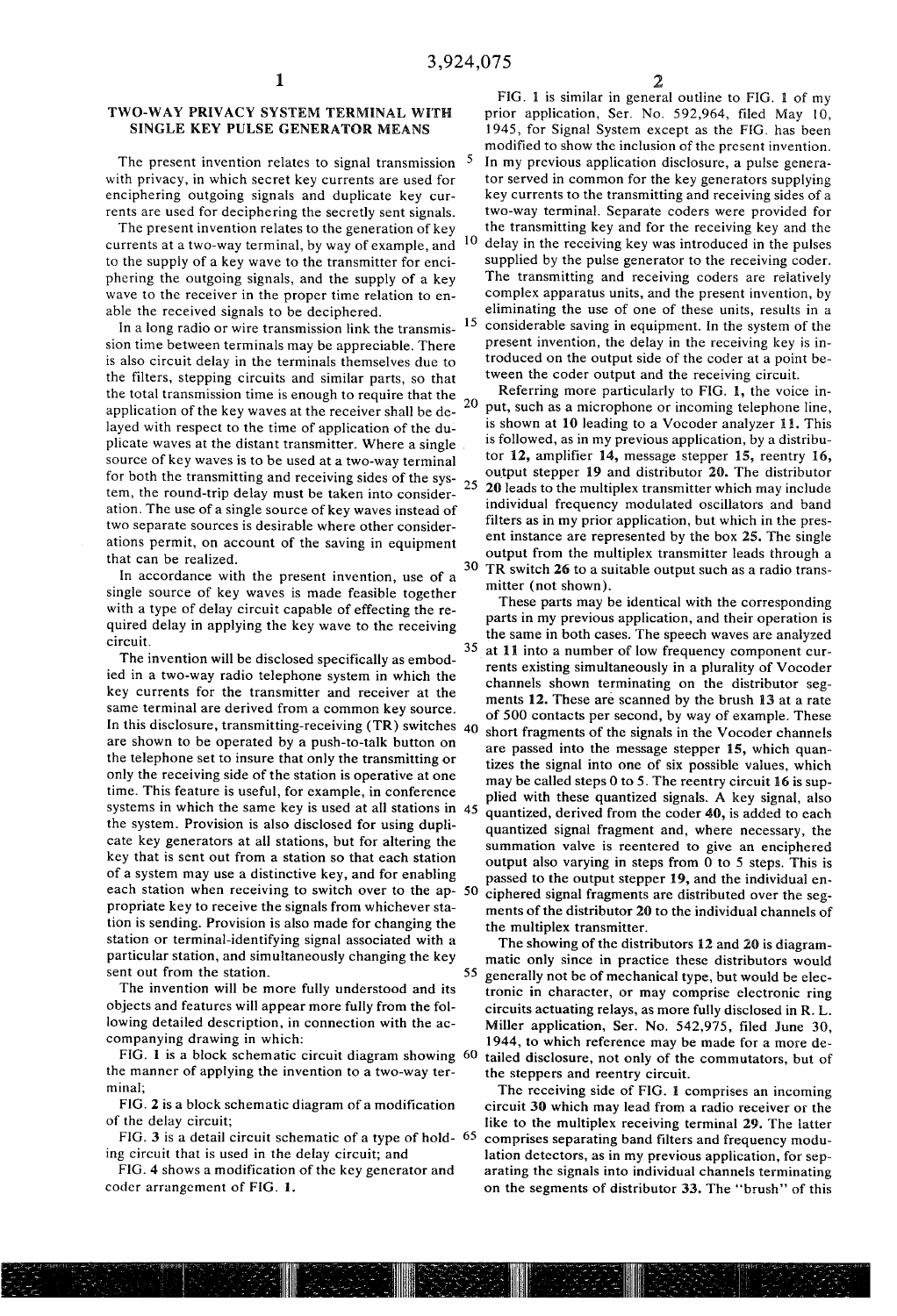distributor leads through an amplifier 34, message step per 35, reentry 36 and output stepper 37 to the output distributor 42, the segments of which connect to the in dividual channels of the Vocoder synthesizer 43. A suitable voice output such as the speaker  $45$  is shown  $5$ connected to the output side of the synthesizer. These parts may be duplicates of the corresponding parts of my previous application. A transmit-receive (TR) switch has been shown inserted at 27 between output stepper 37 and distributor 42. 10

The received enciphered signals are send individually through the message stepper 35 and are combined in the reentry 36 with key signals derived in this case from the brush 74 of the delay circuit 75, to be described presently. These key pulses are identical with the key pulses used at the distant station for enciphering the signal, and are combined with the received signals in such a way as, in effect, to subtract or cancel the key and leave the pure signal. The synthesizer 43 operates as described in my previous application to reconstruct  $20$  tings at the different stations. understandable speech waves from the individual com ponents transmitted to it by way of the distributor 42, which components resulted from the analysis of the input speech waves at the distant terminal.

In order to supply the key waves or key pulses to both  $25$ the transmitting reentry 16 and the receiving reentry 36, a common key pulse generator 50 is used. This may be of any suitable type such, for example, as the multi ple disc light valve- or shutter type disclosed in A. E. Melhose application, Ser. No. 555,912, filed Sept. 27, <sup>30</sup> l944, and referred to, in my previous application. The nine leads coming from the key pulse generator 50 are shown divided into two branches, one branch of which extends through a cross-connecting panel 51 and a TR switch 28 to the coder 40, and the other branch of  $35$ which extends through the cross-connecting panel 52, code selector 55 and TR switch 28 to the coder 40. The key pulse generator 50 puts out two-valued pulses vary ing in irregular order on each of the nine output leads, and it is the function of the coder 40 to build from these  $\,^{40}$ two-valued pulses a single key wave comprising six valued pulses varying in step value in random manner and occurring at 500 pulses per second. This coder may be of the type disclosed, for example, in my prior appli cation Ser. No. 555,913 filed Sept. 27, 1944, to which  $45$ reference may be made for a complete disclosure.

The code selector 55 may be identical with the corre sponding part fully disclosed in my previous application Ser. No. 592,964 referred to, and includes a set of re lays each capable of connecting nine input leads to nine 50 output leads in a different characteristic manner. There may, for example, be six of these code selector relays assuming a six-station system. These relays are oper ated one at a time from a special channel derived from the multiplex receiver 29 over lead 77.

Each transmitting station includes a station identify ing circuit 71 which is set to send out an individual fre quency for each station. When this station identifying wave is received in the multiplex receiver 29, and the corresponding indication is sent over lead  $77$  to the  $60$ code selector 55, it actuates selectively an individual code selecting relay identified with the frequency of the station identifying wave. This relay, when actuated, makes a certain predetermined interconnection be tween the nine input leads and nine output leads of the  $65$ code selector 55 in such manner as to predetermine an output key from the coder 40 of suitable type to deci pher the message being sent from the particular trans

mitting station. During such receiving time, all of the TR switches are in the R position including TR switch 28, which is in reality a nine-conductor switch. Thus the nine conductors leading from the cross-connecting panel 51 to the coder 40 are interrupted at 28 during receiving conditions, and the code generated in coder 40 is determined by the selection made at 55 in the manner described.

When the station shown in the FIG. starts to talk and the talker presses the push-to-talk button, all of the TR switches are thrown to the T-position, including the nine-conductor switch 28. The coder 40 then puts out a code which is determined by the connections in the panel 51. These connections may be changed manually from time to time, such as once a day in accordance with a program. Also, the setting of the individual sta tion identifying circuits 71 may be changed from time to time, as may also be the cross-connections in panel 52. It is necessary, of course, to coordinate these set

In the transmitting condition it is seen, therefore, that a transmitting code is supplied to the reentry 16. Inci dentally, this same code is supplied through the delay circuit 75 to the reentry 36, but this is without effect in the receiver 45 since the switch 27 is in the open or T position whenever the transmitting key is being sup plied. The receiving times, but this also is without ef fect, since the transmitter is disabled during receiving times by the fact that the switch 26 is in the R position.

Automatic selection of transmitting or sending key or code may be provided in the described arrangement by inclusion of the code selector 55', similar to and oper ating on the same principles as the code selector 55, in the path between the cross-connections panel 51 and the coder 40. The code selector relays of the code se lector 55' are controlled over connection 77' by the setting of the multiple-position slider or switch (not shown) of the station-identifying circuit 71, here as sumed applied to a six-station system. The circuit 71, therefore, supplies current not only for transmission out of the station as a station-identifying signal, but also to the code selector 55' through a suitable band-pass filter (BPF) and detector circuit (DET) for control of the relays thereof in accordance with the respective station-identifying signal. By adjustment of the position of the slider or switch in circuit 71 from one position to another, in accordance, for example, with a prear ranged program for the stations or terminals of the pri vacy system, the code generated in coder 40 is deter mined by the selection made in the code selector 55', and both the transmitting key or code and the station identifying signal are simultaneously shifted and trans mitted (assuming that the TR switch is adjusted to the l- or transmit position).

55 Coming now to the delay circuit 75, which deter mines the amount of time delay introduced in the re ceiving key between its generation at the output of coder 40 and its application to the reentry 36, this com prises an input distributor 78 and an output distributor 79, the brush 74 of which lags behind the brush of the distributor 78 by an adjustable amount. Each segment of the distributor 78 is connected through a corre sponding holding circuit 80 with a corresponding seg ment of the distributor 79. As the input brush sweeps over the segments of distributor 78, it supplies a sepa rate key pulse in succession to each of the holding cir cuits 80, each of which serves to maintain on the corre sponding- segment of the output distributor 79 the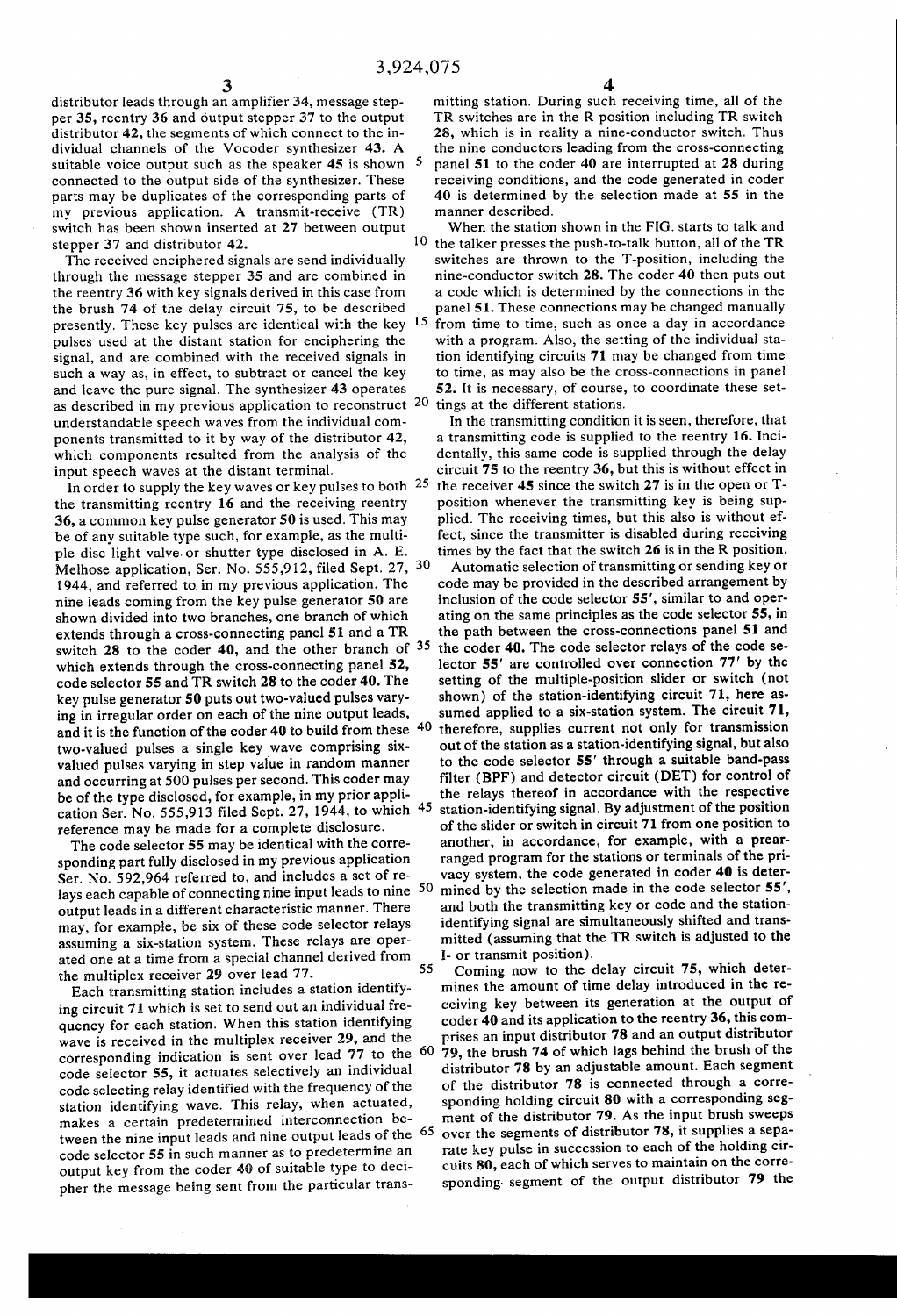stored key voltage until the input distributor brush again makes contact with the same segment and places a different value of key pulse on the holding circuit. As suming 500-cycle pulses, each pulse is of 2-milliseconds duration, and if there are twenty distributor  $5$ segments, the period of revolution of each distributor is 40 milliseconds. The brush 74 may have a maximum delay in this case of 19 segments or 38 milliseconds, and it may have any smaller delay down to 2 millisec onds, depending on the lag in brush 74 behind the input 10 brush.

A suitable type of holding circuit for use at 80 is dia grammed in FIG. 3 as comprising a vacuum tube 83 having a capacity 82 in its grid circuit for receiving the charges from the segments of the input distributor. This condenser holds its charge for a complete rotation of the brush, and until the brush again places a charge on it. The tube 83 is connected by a cathode-follower type of circuit to the output, and the adjustments are such that when the charge on the condenser 82 is zero, the <sup>20</sup> output voltage is also zero, but, as the charge builds up step by step, the output increases also in corresponding manner.

As in the case of the other distributors previously re ferred to, the distributors 78 and 79 may comprise elec-  $25$ tronic distributors, or may be of the electronic ring relay type shown in the Miller- application referred to. In the latter case, the amount of additional equipment required is very small since it may consist merely of extra relay contacts on the relays in the distributors in 30 the main transmission channel such as 33 or 42.

If it is desired to obtain a delay time equivalent (about) to that of a twenty-segment distributor in the delay circuit 75 when the distributors in the transmis sion channel are ten-segment distributors, the type of <sup>35</sup> circuit shown in FIG. 2 may be used. This circuit is ca pable of giving nearly the same delay as a twenty-seg ment distributor delay circuit but employs only ten-seg ment distributors. This comprises two delay circuits in tandem, the first comprising input distributor  $35$ , hold- $40$ ing circuits 86 and output distributor 87, and the sec ond including input distributor 88, holding circuits 89 and output distributor 90. A maximum delay of nine segments is obtainable in the first distributor since the brush of distributor 87 can lag the brush of distributor 45 85 by nine segments. A similar delay of nine segments can be obtained in the second distributor, making a total of eighteen segments or 36 milliseconds. The brush of distributor 87 is connected to the brush of dis circuit 86 and is again stored in a holding circuit 89. Any lesser delay is of course obtainable by shifting the relative positions of the distributor brushes.

The construction shown in FIG. 2 lends itself readily Miller type are employed since it involves only the ad dition of extra relay armatures and contacts to the ex isting distributor relays together with the holding cir cuits 86 and 89.

simplified and in a sense be made automatic by having the distributor 85 driven from the same source as that for the distributors 12 and 20 and simultaneously therewith, and by having the distributor 87 driven from the same source as that for and simultaneously with the dis- $65<sup>65</sup>$ tributors 33 and 42. The distributors 88 and 90 of the second unit of delay may be similarly associated with either the distributors  $12$  and  $20$ , or the distributors  $33$ 

6

and 42. The sections 8% and 90 would give a fixed delay preferably just equal to the transmission delay in the equipment only. When, therefore, the receiving equip ment at the station is either advanced or retarded in order to synchronize it with the sending equipment at a distant station or terminal, the key for the receiving equipment will also be advanced or retarded the same amount, and will remain in correct relationship with its own station or terminal.

tributor 88, so that each key pulse is stored in a holding <sup>50</sup> changes the control current input to the code selector FIG. 4 shows an arrangement applicable to a system such as is shown in FIG. 1, for supply of selectively variable transmitting key, corresponding to selective varia tion or change in station-identifying signal assigned to a terminal or station of a multistation privacy system, and selectively variable receiving key, corresponding to variation or change in the station-identifying signal in coming to the receiver of the terminal from another terminal or station in the system. In comparison with the key supply arrangement of FIG. I, that of FIG. 4 comprises a single key pulse generator 50, a single cross-connections panel 512 (instead of two: 51, 52), a single code selector 55 (instead of two: 55,55') and a single coder 40. Tr switch 5, adjustable to T- or trans mit position and to R- or receive position simulta neously with respective adjustments of TR switches 26, 27 (TR switch 28 not being required with the arrangement of FIG. 4), is provided between the code selector equipment and the connection 77' from the stationidentifying circuit 71 and the connection 77 from the multiplex receiver 29. In the receive condition, as illus trated, the station-identifying signal incoming to the multiplex receiver 29 is detected, and the control cur rent thereby obtained causes operation of the code se lector to establish the cross-connection between the , key pulse generator (through panel 5H2) and the coder whereby the latter supplies to the receiver (through the delay circuit '75) the key respective to the particular in coming station-identifying signal. In the transmit condi tion, with the Switches S, 26, 27 adjusted to T~position, control current respective to the slider position of the signal determining switch of the station-identifying circuit 71, is furnished to the code selector over connection '77' through switch 5, to cause operation of the code selector to establish the cross-connection be tween the key pulse generator, through panel 512, and the coder. whereby the latter supplies to the transmitter the key respective to the particular outgoing station identifying signal. Change of the setting of the signal determining switch of the circuit 71, automatically to produce a respective change in the key supplied to the transmitter.

to a case where electron ring-relay distributors of the <sup>55</sup> the invention is not limited thereto, but may be other-Although disclosed with reference to a specific appli cation, it will be apparent to the skilled in the art that wise embodied without departure from the spirit and scope thereof.

What is claimed is:

The adjustment of the delay may be considerably  $60$  channels over which signal components are received, a l. in a privacy system, a plurality of transmission multichannel synthesizing circuit for reconstructing signals under control of said received components, a common deciphering equipment for all of said trans mission channels, a key generator therefor, a plurality of delay devices, and unitary distributor means having four sets of circuit controlling distributor means operating in unison, a first set distributing the received sig nal components from the various transmission channels